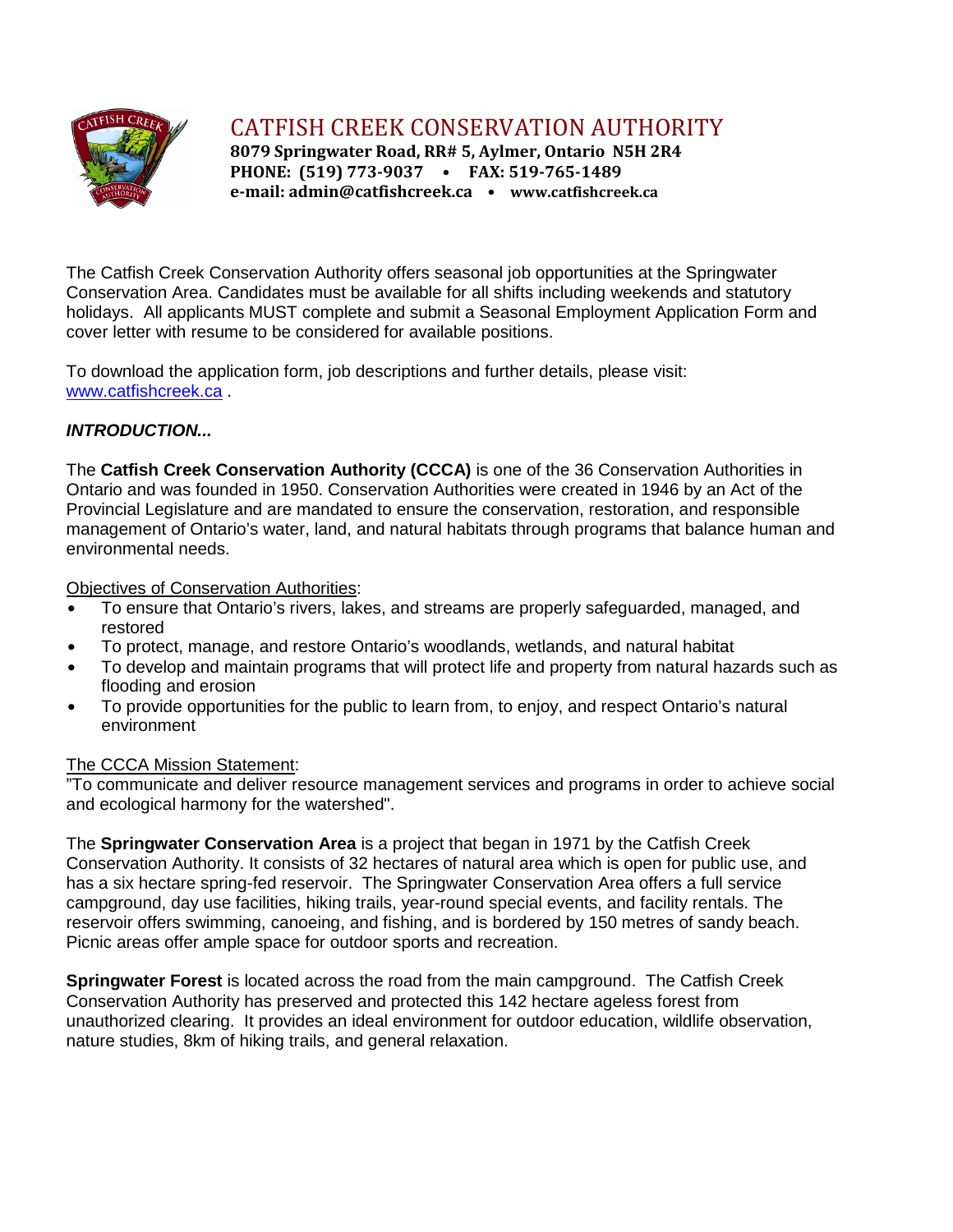

CATFISH CREEK CONSERVATION AUTHORITY

**8079 Springwater Road, RR# 5, Aylmer, Ontario N5H 2R4 PHONE: (519) 773-9037 • FAX: 519-765-1489 e-mail: admin@catfishcreek.ca • www.catfishcreek.ca**

# POSITION TITLE: Gate Attendant / Customer Services Clerk

## IMMEDIATE SUPERVISOR: Program Support Assistant

## PURPOSE OF POSITION:

To assist with the revenue producing aspects of the Springwater Conservation Area.

## DUTIES AND RESPONSIBILITIES:

- Operating the campground main gatehouse/store in accordance with the Springwater C.A. Gate Attendant Manual (camping reservations/permits, facility rentals, boat rentals, store sales/inventory, customer service).
- Operating the day-use gatehouse in accordance with the Springwater C.A. Gate Attendant Manual (selling day use passes and season passes, customer service)
- Handling all incoming cash transactions associated with the Springwater Conservation Area campground and/or day-use areas and reconciling sales on a daily basis.
- Assisting with company picnics and special events as required.
- Assisting with the Visitor Services Program as required.
- Other duties as may be assigned.

### QUALIFICATIONS:

- Computer literate, including experience with camping software an asset
- Previous experience in a retail setting an asset
- Previous experience and/or training in ecotourism
- Strong verbal and written communication skills
- Ability to deal with the public in an effective and courteous manner
- Ability to work flexible hours will be required to work weekends